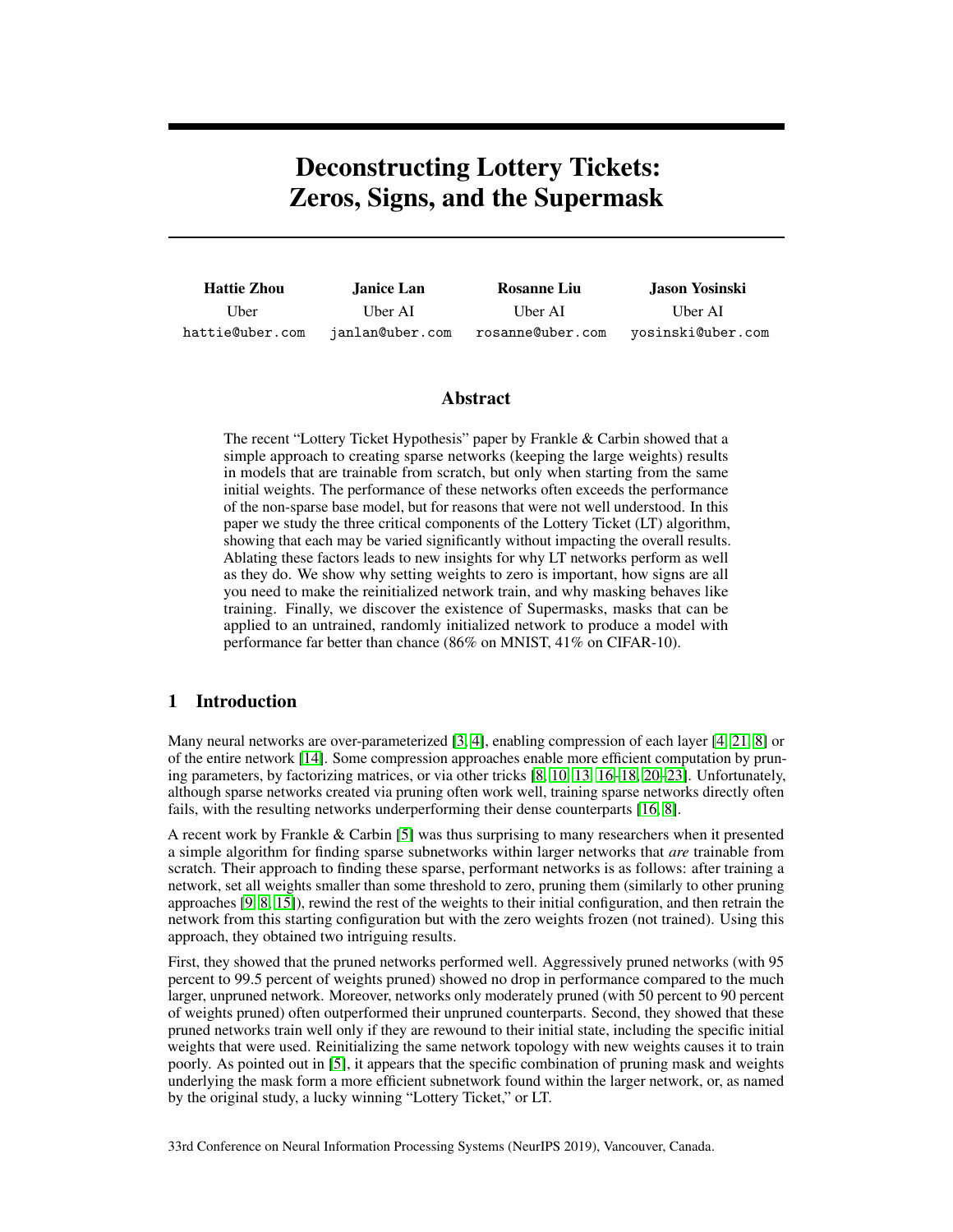

<span id="page-1-1"></span>Figure 1: Different mask criteria can be thought of as segmenting the 2D ( $w_i$  = initial weight value,  $w_f$  = final weight value) space into regions corresponding to mask values of 1 vs 0. The ellipse represents in cartoon form the area occupied by the positively correlated initial and final weights from a given layer. The mask criterion shown, identified by two horizontal lines that separate the whole region into mask-1 (blue) areas and mask-0 (grey) areas, corresponds to the large\_final criterion used in [\[5\]](#page-9-7): weights with large final magnitude are kept and weights with final values near zero are pruned.

While Frankle & Carbin [\[5\]](#page-9-7) clearly demonstrated LT networks to be effective, it raises many intriguing questions about the underlying mechanics of these subnetworks. What about LT networks causes them to show better performance? Why are the mask and the initial set of weights so tightly coupled, such that re-initializing the network makes it less trainable? Why does simply selecting large weights constitute an effective criterion for choosing a mask? We attempt to answer these questions by exploiting the essential steps in the lottery ticket algorithm, described below:

- 0. Initialize a mask  $m$  to all ones. Randomly initialize the parameters  $w$  of a network  $f(x; w \odot m)$
- 1. Train the parameters w of the network  $f(x; w \odot m)$  to completion. Denote the initial weights before training  $w_i$  and the final weights after training  $w_f$ .
- 2. *Mask Criterion*. Use the mask criterion  $M(w_i, w_f)$  to produce a masking score for each currently unmasked weight. Rank the weights in each layer by their scores, set the mask value for the top  $p\%$  to 1, the bottom  $(100 - p)\%$  to 0, breaking ties randomly. Here p may vary by layer, and we follow the ratios chosen in [\[5\]](#page-9-7), summarized in Table [S1.](#page-8-0) In [\[5\]](#page-9-7) the mask selected weights with large final value corresponding to  $M(w_i, w_f) = |w_f|$ .
- 3. *Mask-1 Action.* Take some action with the weights with mask value 1. In [\[5\]](#page-9-7) these weights were reset to their initial values and marked for training in the next round.
- 4. *Mask-0 Action.* Take some action with the weights with mask value 0. In [\[5\]](#page-9-7) these weights were pruned: set to 0 and frozen during any subsequent training.
- 5. Repeat from 1 if performing iterative pruning.

In this paper we perform ablation studies along the above three dimensions of variability, considering alternate mask criteria (Section [2\)](#page-1-0), alternate mask-1 actions (Section [3\)](#page-3-0), and alternate mask-0 actions (Section [4\)](#page-3-1). These studies in aggregate reveal new insights for why lottery ticket networks work as they do. Along the way we discover the existence of Supermasks—masks that produce abovechance performance when applied to untrained networks (Section [5\)](#page-5-0). We make our code available at <https://github.com/uber-research/deconstructing-lottery-tickets>.

## <span id="page-1-0"></span>2 Mask criteria

We begin our investigation with a study of different *Mask Criteria*, or functions that decide which weights to keep vs. prune. In this paper, we define the mask for each individual weight as a function of the weight's values both at initialization and after training:  $M(w_i, w_f)$ . We can visualize this function as a set of decision boundaries in a 2D space as shown in Figure [1.](#page-1-1) In [\[5\]](#page-9-7), the mask criterion simply keeps weights with large final magnitude; we refer to this as the large\_final mask,  $M(w_i, w_f) = |w_f|.$ 

We experiment with mask criteria based on final weights (large\_final and small\_final), initial weights (large init and small init), a combination of the two (large init large final and small init small final), and how much weights move (magnitude increase and movement). We also include random as a control case, which chooses masks randomly. These nine masks are depicted along with their associated equations in Figure [2.](#page-2-0) Note that the main difference between magnitude\_increase and movement is that those weights that change sign are more likely to be kept in the movement criterion than the magnitude increase criterion.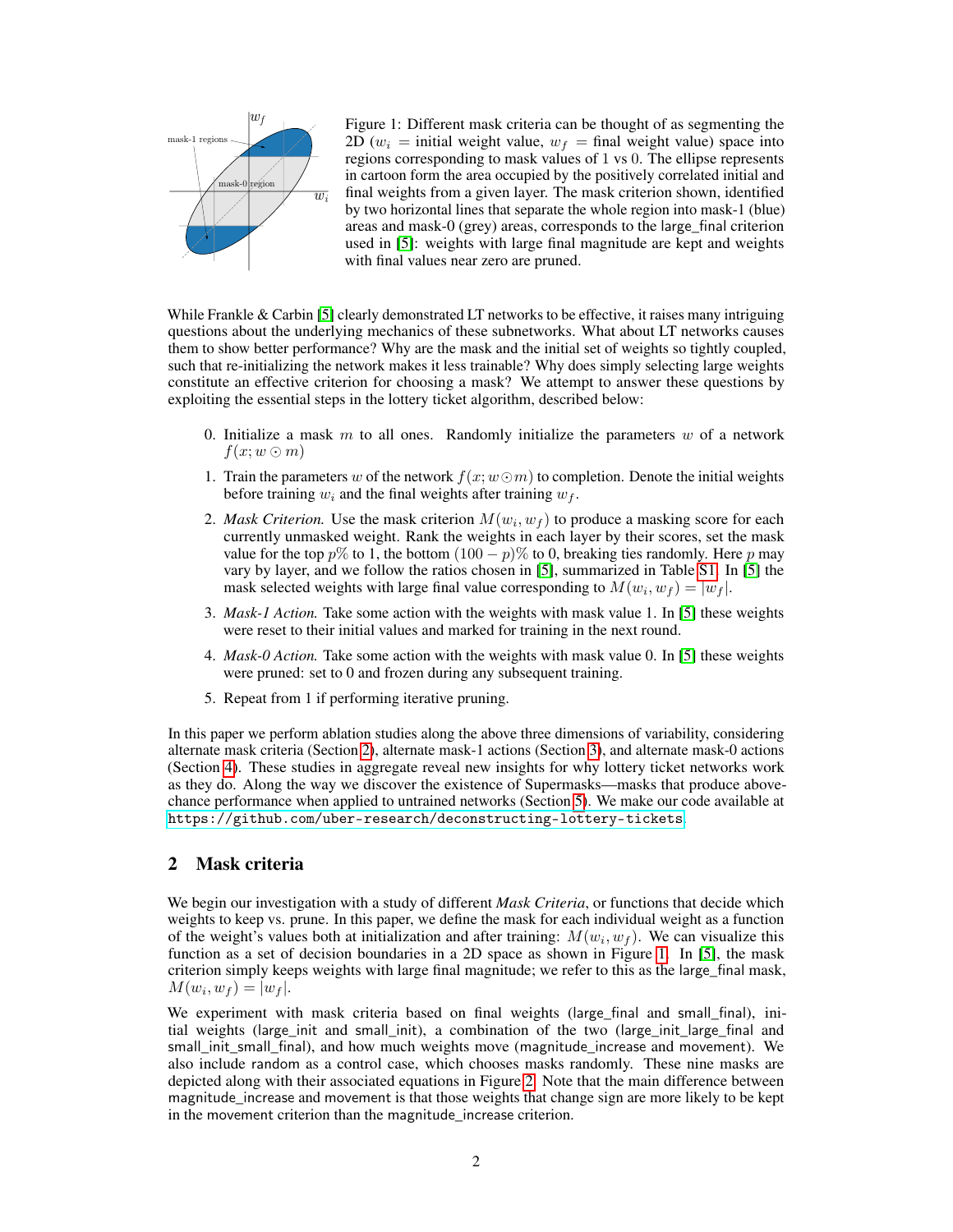

<span id="page-2-0"></span>Figure 2: Mask criteria studied in this section, starting with large\_final that was used in [\[5\]](#page-9-7). Names we use to refer to the various methods are given along with the formula that projects each  $(w_i, w_f)$ pair to a score. Weights with the largest scores (colored regions) are kept, and weights with the smallest scores (gray regions) are pruned. The x axis in each small figure is  $w_i$  and the y axis is  $w_f$ . In two methods,  $\alpha$  is adjusted as needed to align percentiles between  $w_i$  and  $w_f$ . When masks are created, ties are broken randomly, so a score of 0 for every weight results in random masks.



<span id="page-2-1"></span>Figure 3: Test accuracy at early stopping iteration of different mask criteria for four networks at various pruning rates. Each line is a different mask criteria, with bands around the best-performing mask criteria (large\_final and magnitude\_increase) and the baseline (random) depicting the min and max over 5 runs. Stars represent points where large\_final or magnitude\_increase are significantly above the other at  $p < 0.05$ . The eight mask criteria form four groups of inverted pairs (each column of the legend represents one such pair) that act as controls for each other. We observe that large\_final and magnitude\_increase have the best performance, with magnitude\_increase having slightly higher accuracy in Conv2 and Conv4. See Figure [S1](#page-1-1) for results on convergence speed.

In this section and throughout the remainder of the paper, we follow the experimental framework from [\[5\]](#page-9-7) and perform iterative pruning experiments on a 3-layer fully-connected network (FC) trained on MNIST [\[12\]](#page-9-10) and on three convolutional neural networks (CNNs), Conv2, Conv4, and Conv6 (small CNNs with 2/4/6 convolutional layers, same as used in [\[5\]](#page-9-7)) trained on CIFAR-10 [\[11\]](#page-9-11). For more architecture and training details, see Section [S1](#page-0-0) in Supplementary Information. We hope to expand these experiments to larger datasets and deeper models in future work. In particular, [\[6\]](#page-9-12) shows that the original LT Algorithm as proposed do not generalize to ResNet on ImageNet. It would be valuable to see how well the experiments in this paper generalize to harder problems.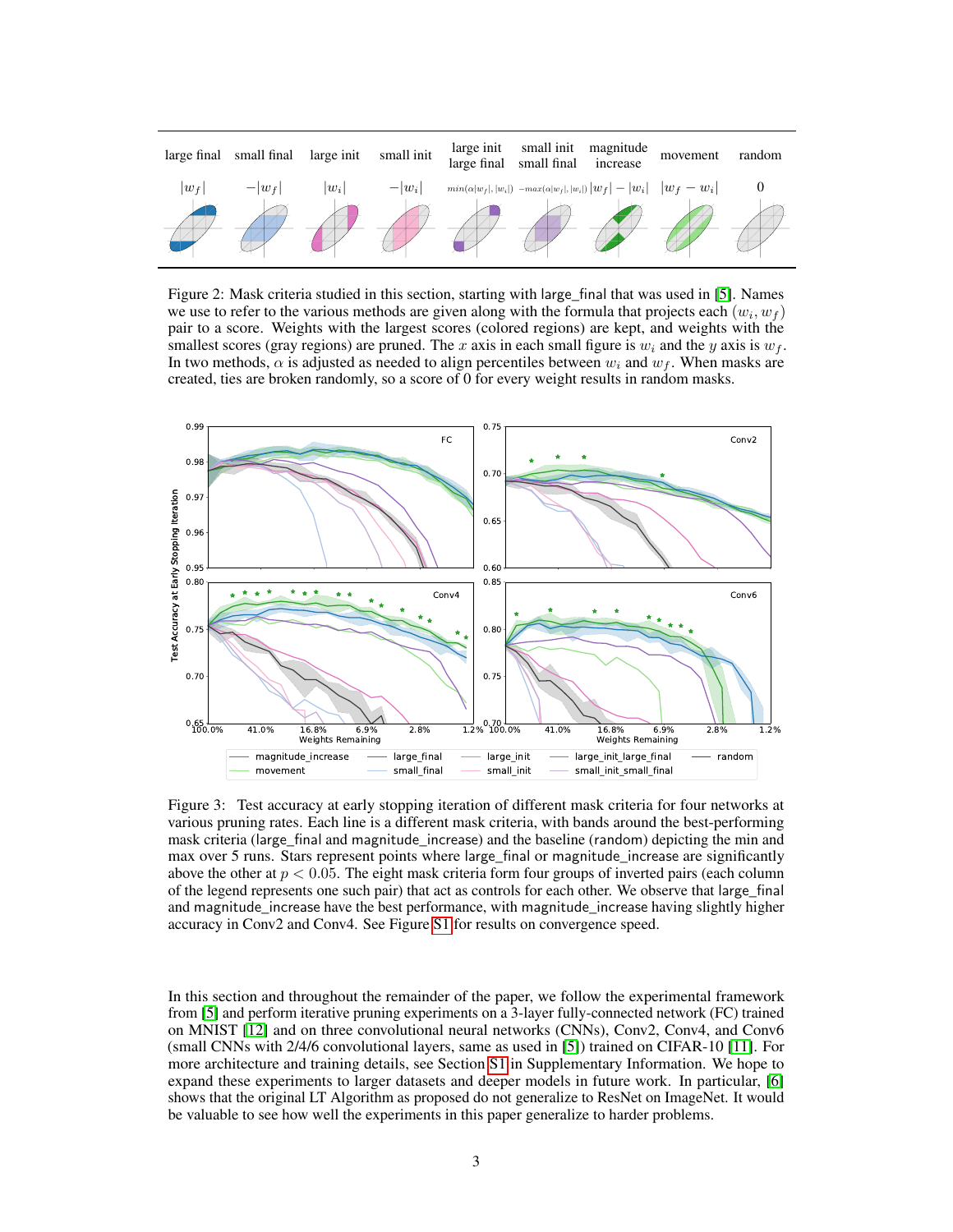Results of all criteria are shown in Figure [3](#page-2-1) for the four networks (FC, Conv2, Conv4, Conv6). The accuracy shown is the test accuracy at an early stopping iteration<sup>[1](#page-3-2)</sup> of training. For all figures in this paper, the line depicts the mean over five runs, and the band (if shown) depicts the min and max obtained over five runs. In some cases the band is omitted for visual clarity.

Note that the first six criteria as depicted in Figure [2](#page-2-0) form three opposing pairs; in each case, we observe when one member of the pair performs better than the random baseline, the opposing member performs worse than it. Moreover, the magnitude increase criterion turns out to work just as well as the large\_final criterion, and in some cases significantly better<sup>[2](#page-3-3)</sup>.

The conclusion so far is that although large\_final is a very competitive mask criterion, the LT behavior is not limited to this mask criterion as other mask criteria (magnitude\_increase, large\_init\_large\_final, movement) can also match or exceed the performance of the original network. This partially answers our question about the efficacy of different mask criteria. Still unanswered: why either of the two front-running criteria (magnitude\_increase, large\_final) should work well in the first place. We uncover those details in the following two sections.

# <span id="page-3-0"></span>3 Mask-1 actions: the sign-ificance of initial weights

Now that we have explored various ways of choosing which weights to keep and prune, we will consider how we should initialize the kept weights. In particular, we want to explore an interesting observation in [\[5\]](#page-9-7) which showed that the pruned, skeletal LT networks train well when you rewind to its original initialization, but degrades in performance when you randomly reinitialize the network.

Why does reinitialization cause LT networks to train poorly? Which components of the original initialization are important? To investigate, we keep all other treatments the same as [\[5\]](#page-9-7) and perform a number of variants in the treatment of 1-masked, trainable weights, in terms of how to reinitialize them before the subnetwork training:

- "Reinit" experiments: reinitialize kept weights based on the original init distribution.
- "Reshuffle" experiments: reinitialize while respecting the original distribution of remaining weights in that layer by reshuffling the kept weights' initial values.
- "Constant" experiments: reinitialize by setting 1-masked weight values to a positive or negative constant; thus every weight on a layer becomes one of three values:  $-\alpha$ , 0, or  $\alpha$ , with  $\alpha$  being the standard deviation of each layer's original initialization.

All of the reinitialization experiments are based on the same original networks and use the large\_final mask criterion with iterative pruning. We include the original LT network ("rewind, large final") and the randomly pruned network ("random") as baselines for comparison.

We find that none of these three variants alone are able to train as well as the original LT network, shown as dashed lines in Figure [4.](#page-4-0) However, all three variants work better when we ensure that the new values of the kept weights are of the same sign as their original initial values. These are shown as solid color lines in Figure [4.](#page-4-0) Clearly, the common factor in all working variants including the original rewind action is the sign. As long as you keep the sign, reinitialization is not a deal breaker; in fact, even setting all kept weights to a constant value consistently performs well! The significance of the sign suggests, in contrast to [\[5\]](#page-9-7), that the basin of attraction for an LT network is actually quite large: optimizers work well anywhere in the correct sign quadrant for the weights, but encounter difficulty crossing the zero barrier between signs.

# <span id="page-3-1"></span>4 Mask-0 actions: masking is training

What should we do with weights that are pruned? This question may seem trivial, as deleting them (equivalently: setting them to zero) is the standard practice. The term "pruning" implies the dropping of connections by setting weights to zero, and these weights are thought of as unimportant. However, if the value of zero for the pruned weights is not important to the performance of the network, we should expect that we can set pruned weights to some other value, such as leaving them frozen at

<span id="page-3-2"></span><sup>&</sup>lt;sup>1</sup>The early stopping criterion we employ in this paper is the iteration of minimum validation loss.

<span id="page-3-3"></span><sup>&</sup>lt;sup>2</sup>We run a t-test for each pruning percentage based on a sample of 5 independent runs for each mask criteria.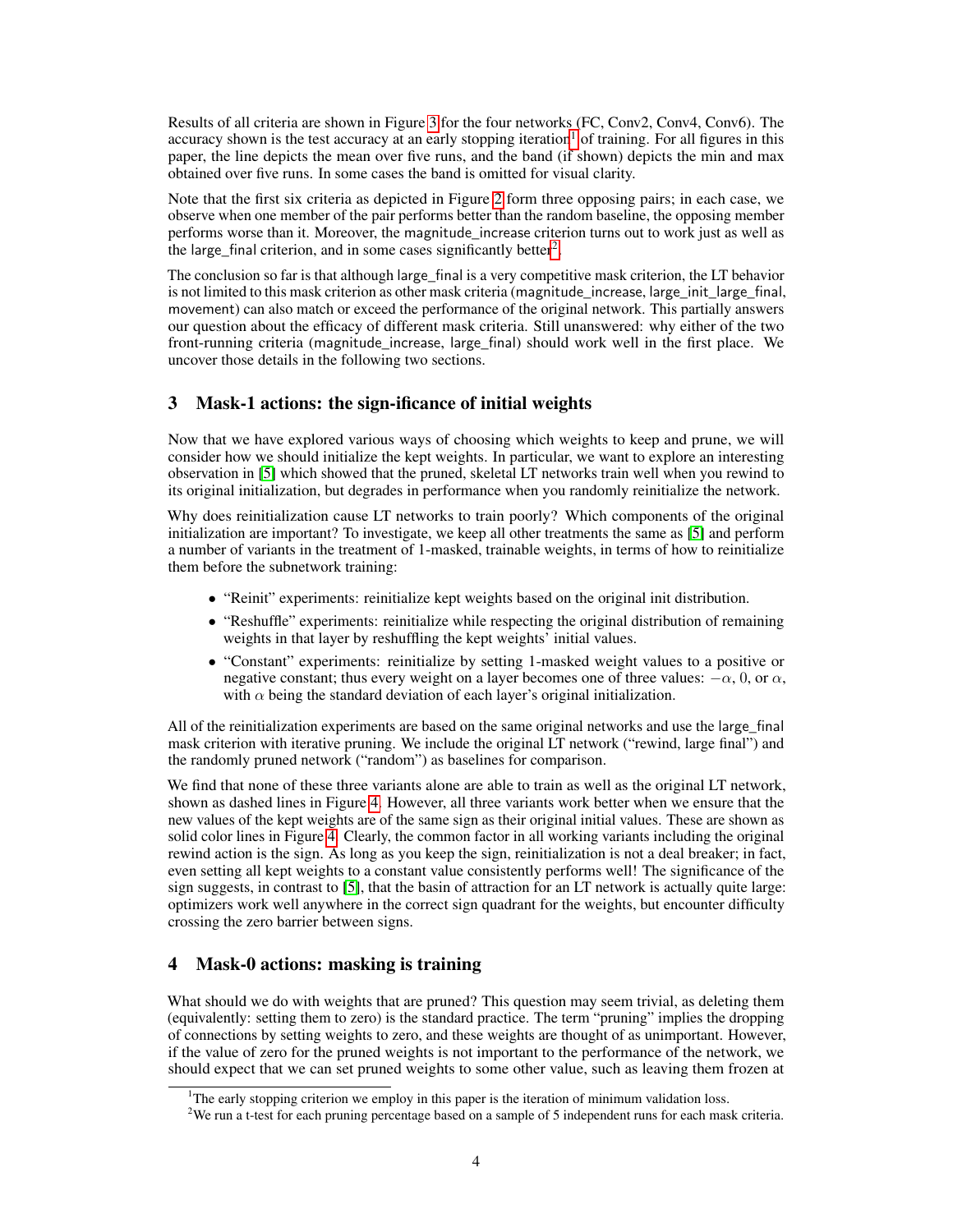

<span id="page-4-0"></span>Figure 4: The effects of various 1-actions for four networks at various pruning rates. All reinitialization experiments use the large\_final mask criterion with iterative pruning. Dotted lines represent the three described methods, and solid lines are those three except with each weight having the same sign as its original initialization. Shaded bands around notable runs depict the min and max over 5 runs. Stars represent points where "rewind (large final)" or "constant, init sign" is significantly above the other at a  $p < 0.05$  level, showing no difference in performance between the two. The original large\_final and random are included as baselines. See Figure [S4](#page-4-0) for results on convergence speed.

their initial values, without hurting the trainability of the network. This turns out to not be the case. We show in this section that zero values actually matter, alternative freezing approach results in better performing networks, and masking can be viewed as a way of training.

Typical network pruning procedures [\[9,](#page-9-8) [8,](#page-9-2) [15\]](#page-9-9) perform two actions on pruned weights: set them to zero, and freeze them in subsequent training (equivalent to removing those connections from the network). It is unclear which of these two components leads to the increased performance in LT networks. To separate the two factors, we run a simple experiment: we reproduce the LT iterative pruning experiments in which network weights are masked out in alternating train/mask/rewind cycles, but try an additional treatment: freeze masked weights at their initial values instead of at zero. If zero isn't special, both should perform similarly.

Figure [5](#page-5-1) shows the results for this experiment. We find that networks perform significantly better when weights are frozen specifically at zero than at random initial values. For these networks masked via the LT large\_final criterion<sup>[3](#page-4-1)</sup>, zero would seem to be a particularly good value to set pruned weights to. At high levels of pruning, freezing at the initial values may perform better, which makes sense since having a large number of zeros means having lots of dead connections.

So why does zero work better than initial values? One hypothesis is that the mask criterion we use *tends to mask to zero those weights that were headed toward zero anyway*.

To test out this hypothesis, we propose another mask-0 action halfway between freezing at zero and freezing at initialization: for any zero-masked weight, freeze it to zero if it moves toward zero over the course of training, and freeze it at its random initial value if it moves away from zero. We show two variants of this experiment in Figure [5.](#page-5-1) In the first variant, we apply it directly as stated to zero-masked weights (to be pruned). We see that by doing so we achieve comparable performance to the original LT networks at low pruning rates and better at high pruning rates. In the second variant, we extend this action to one-masked weights too, that is, initialize every weight to zero if they move towards zero during training, regardless of the pruning action on them. We see that performance of Variant 2 is even better than Variant 1, suggesting that this new mask-0 action we found can be

<span id="page-4-1"></span><sup>&</sup>lt;sup>3</sup>Figure [S3](#page-2-1) illustrates why the large\_final criterion biases weights that were moving toward zero during training toward zero in the mask, effectively pushing them further in the direction they were headed.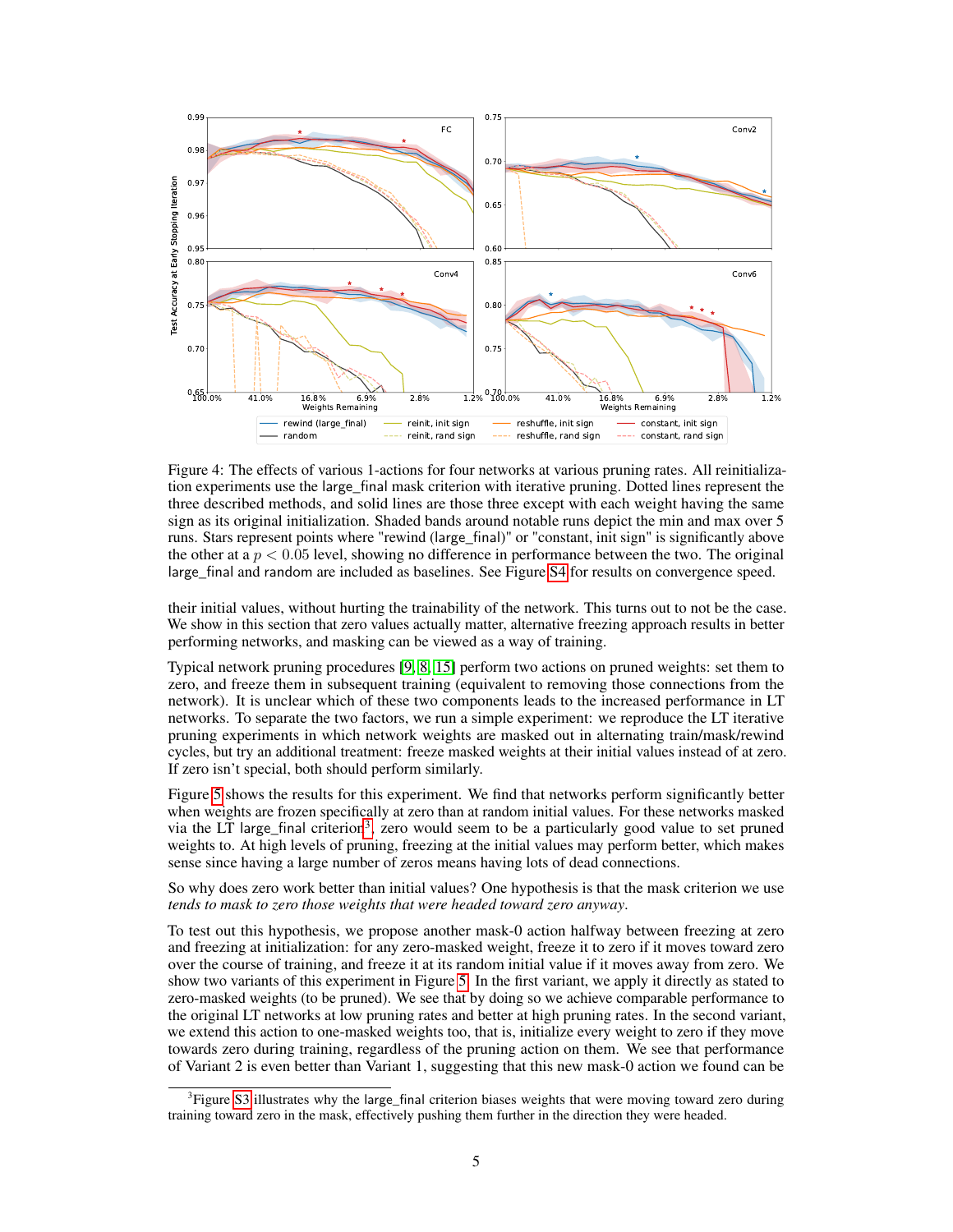

<span id="page-5-1"></span>Figure 5: Performance of network pruning using different treatments of pruned weights (mask-0 actions). Horizontal black lines represent the performance of training the original, full network, averaged over five runs. Solid blue lines represent the original LT algorithm, which freezes pruned weights at zero. Dotted blue lines freeze pruned weights at their initial values. Grey lines show the new proposed 0-action—set to zero if they decreased in magnitude by the end of training, otherwise set to their initialization values. Two variants are shown: 1) new treatment applied to only pruned weights (dashdotted grey lines); 2) new treatment applied to all weights (dashed grey lines).

a beneficial mask-1 action too. These results support our hypothesis that the benefit derived from freezing values to zero comes from the fact that those values were moving toward zero anyway<sup>[4](#page-5-2)</sup>. This view on masking as training provides a new perspective on 1) why certain mask criteria work well (large\_final and magnitude\_increase both bias towards setting pruned weights close to their final values in the previous round of training), 2) the important contribution of the value of pruned weights to the overall performance of pruned networks, and 3) the benefit of setting these select weights to zero as a better initialization for the network.

## <span id="page-5-0"></span>5 Supermasks

The hypothesis above suggests that for certain mask criteria, like large\_final, that masking is training: *the masking operation tends to move weights in the direction they would have moved during training*. If so, just how powerful is this training operation? To answer this, we can start from the beginning not training the network at all, but simply applying a mask to the randomly initialized network.

It turns out that with a well-chosen mask, an untrained network can already attain a test accuracy far better than chance. This might come as a surprise, because if you use a randomly initialized and untrained network to, say, classify images of handwritten digits from the MNIST dataset, you would expect accuracy to be no better than chance (about 10%). But now imagine you multiply the network weights by a mask containing only zeros and ones. In this instance, weights are either unchanged or deleted entirely, but the resulting network now achieves nearly 40 percent accuracy at the task! This is strange, but it is exactly what we observe with masks created using the large final criterion.

In randomly-initialized networks with large final masks, it is not implausible to have better-thanchance performance since the masks are derived from the training process. The large improvement in performance is still surprising, however, since the only transmission of information from the training back to the initial network is via a zero-one mask based on a simple criterion. We call masks that can produce better-than-chance accuracy without training of the underlying weights "Supermasks".

We now turn our attention to finding better Supermasks. First, we simply gather all masks instantiated in the process of creating the networks shown in Figure [2,](#page-2-0) apply them to the original, randomly initialized networks, and evaluate the accuracy without training the network. Next, compelled by the demonstration in Section [3](#page-3-0) of the importance of signs and in Section [4](#page-3-1) of keeping large

<span id="page-5-2"></span><sup>4</sup>Additional control variants of this experiment can be seen in Supplementary Information Section [S3.](#page-3-0)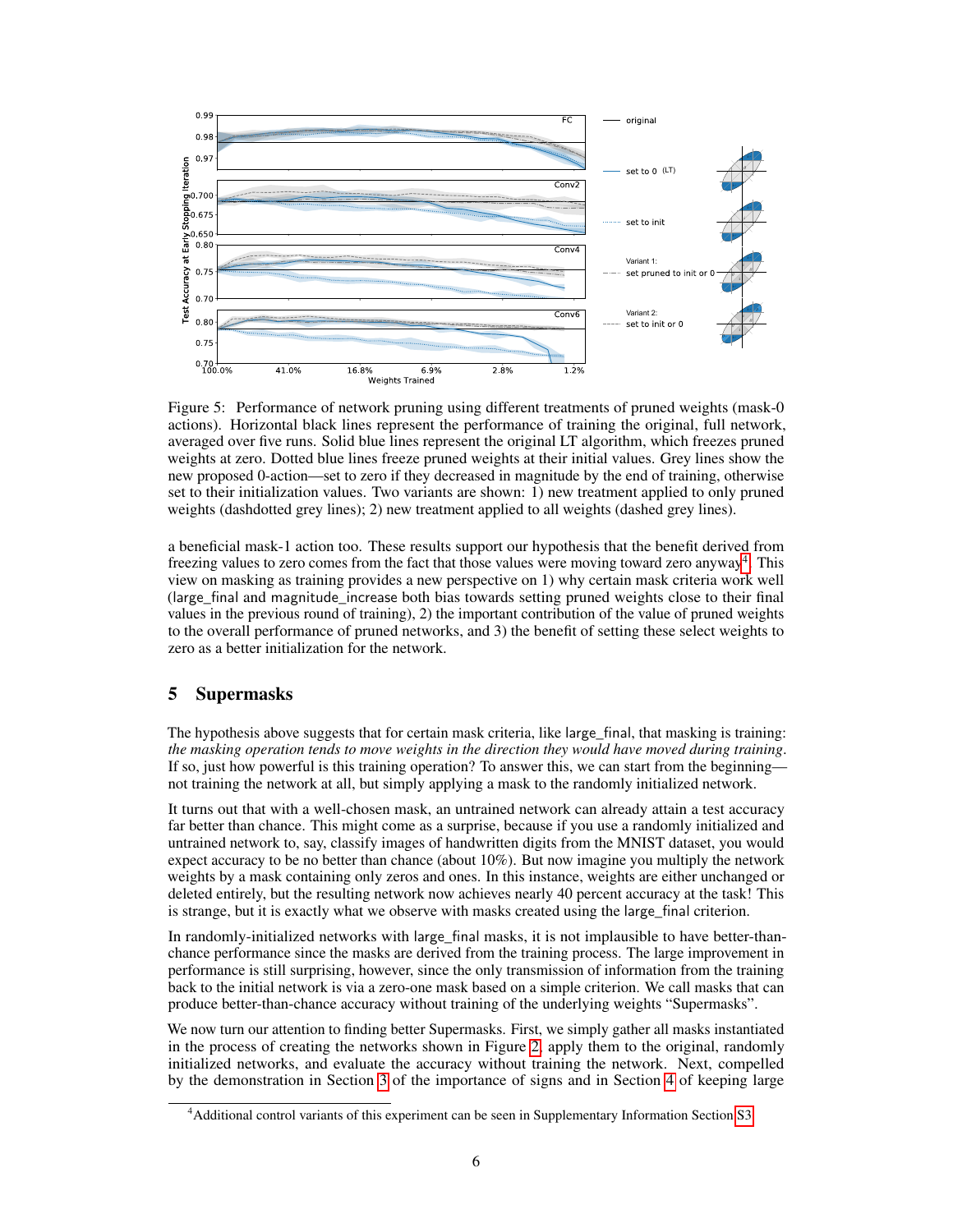<span id="page-6-0"></span>

Figure 6: (left) Untrained networks perform at chance (10% accuracy) on MNIST, if they are randomly initialized, or randomly initialized and randomly masked. However, applying the large final mask improves the network accuracy beyond the chance level. (right) The large\_final\_same\_sign mask criterion (left) that tends to produce the best Supermasks. In contrast to the large\_final mask in Figure [1,](#page-1-1) this criterion masks out the quadrants where the sign of  $w_i$  and  $w_f$  differ. We include large\_final\_diff\_sign (right) as a control.

weights, we define a new large\_final\_same\_sign mask criterion that selects for weights with large final magnitudes that also maintained the same sign by the end of training. This criterion, as well as the control case of large\_final\_diff\_sign, is depicted in Figure [6.](#page-6-0) Performances of Supermasks produced by all 10 criteria are included in Figure [7,](#page-7-0) compared with two baselines: networks untrained and unmasked (untrained\_baseline) and networks fully trained (trained\_baseline). For simplicity, we evaluate Supermasks based on one-shot pruning rather than iterative pruning.

We see that large\_final\_same\_sign significantly outperforms the other mask criteria in terms of accuracy at initialization. We can create networks that obtain a remarkable 80% test accuracy on MNIST and 24% on CIFAR-10 without training using this simple mask criterion. Another curious observation is that if we apply the mask to a signed constant (as described in Section [3\)](#page-3-0) rather than the actual initial weights, we can produce even higher test accuracy of up to 86% on MNIST and 41% on CIFAR-10! Detailed results across network architectures, pruning percentages, and these two treatments, are shown in Figure [7.](#page-7-0)

We find it fascinating that these Supermasks exist and can be found via such simple criteria. As an aside, they also present a method for network compression, since we only need to save a binary mask and a single random seed to reconstruct the full weights of the network.

#### 5.1 Optimizing the Supermask

We have shown that Supermasks derived using simple heuristics greatly enhance the performance of the underlying network immediately, with no training involved. In this section we are interested in how far we can push the performance of Supermasks by *training the mask*, instead of training network weights. Similar works in this domain include training networks with binary weights [\[1,](#page-9-13) [2\]](#page-9-14), or training masks to adapt a base network to multiple tasks [\[19\]](#page-10-4). Our work differs in that the base network is randomly initialized, never trained, and masks are optimized for the original task.

We do so by creating a trainable mask variable for each layer while freezing all original parameters for that layer at their random initialization values. For an original weight tensor  $w$  and a mask tensor m of the same shape, we have as the effective weight  $w' = w_i \odot g(m)$ , where  $w_i$  denotes the initial values weights are frozen at,  $\odot$  is element-wise multiplication and g is a point-wise function that transform a matrix of continuous values into binary values.

We train the masks with  $g(m) = \text{Bern}(S(m))$ , where  $\text{Bern}(p)$  is the bernoulli sampler with probability p, and  $S(m)$  is the sigmoid function. The bernoulli sampling adds some stochasticity that helps with training, mitigates the bias of all things starting at the same value, and uses in effect the expected value of  $S(m)$ , which is especially useful when they are close to 0.5.

By training the m matrix with SGD, we obtained up to 95.3% test accuracy on MNIST and 65.4% on CIFAR-10. Results are shown in Figure [7,](#page-7-0) along with all the heuristic-based, unlearned Supermasks. Note that there is no straightforward way to control for the pruning percentage. Instead, we initialize  $m$  with larger or smaller magnitudes, which nudges the network toward pruning more or less. This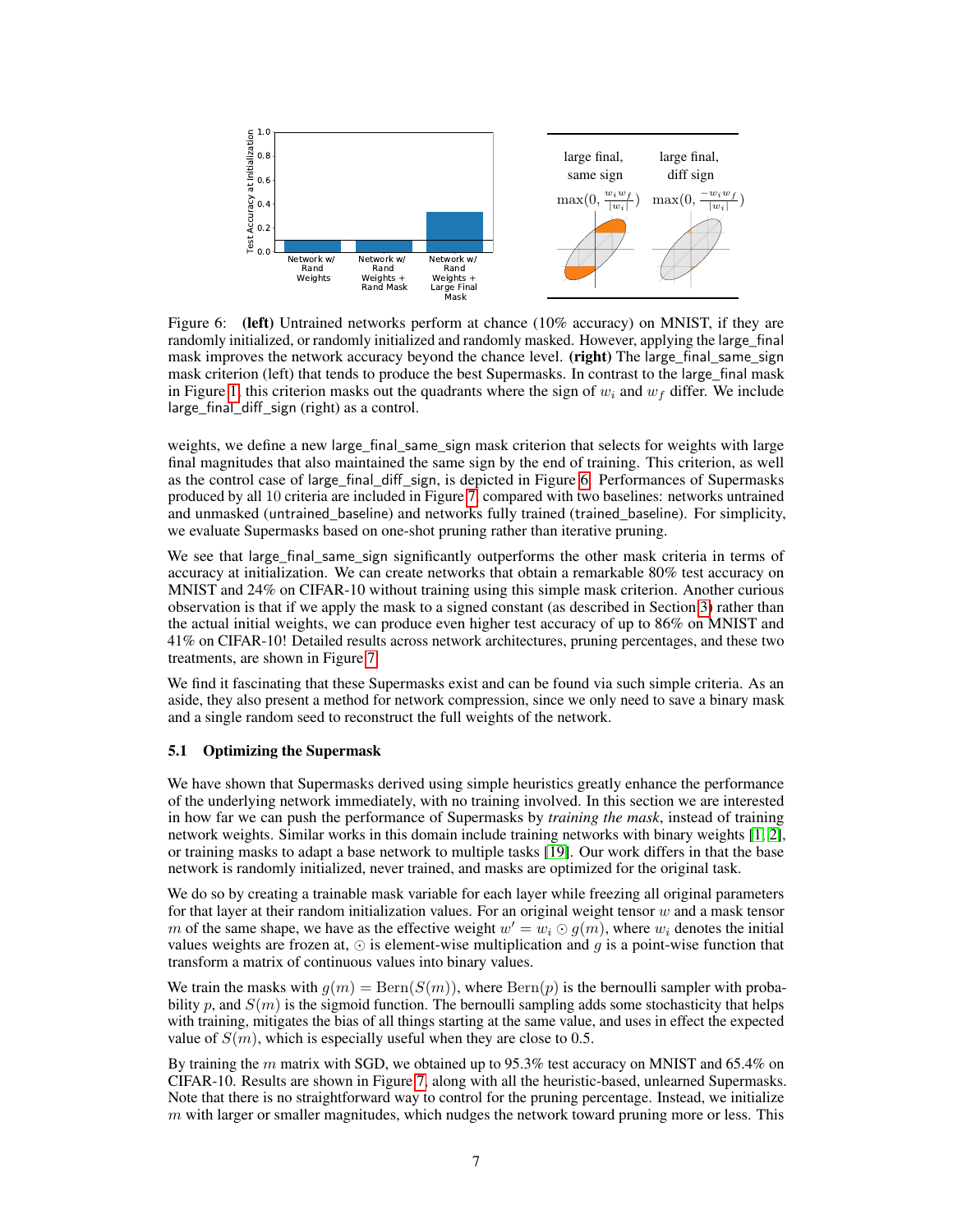

<span id="page-7-0"></span>Figure 7: Comparision of Supermask performances in terms of test accuracy on MNIST and CIFAR-10 classification tasks. Subfigures are across two network structures (top: FC on MNIST, bottom: Conv4 on CIFAR-10), as well as 1-action treatments (left: weights are at their original initialization, right: weights are converted to signed constants). No training is performed in any network. Within heuristic based Supermasks (excluding learned\_mask), the large\_final\_same\_sign mask creates the highest performing Supermask by a wide margin. Note that aside from the five independent runs performed to generate uncertainty bands for this plot, every point on this plot is from the same underlying network, just with different masks. See Figure [S6](#page-6-0) for performance on all four networks.

allows us to produce masks with the amounts of pruning (percentages of zeros) ranging from 7% to 89%. Further details about the training can be seen in Section [S6.](#page-7-1)

#### 5.2 Dynamic Weight Rescaling

One beneficial trick in Supermask training is to dynamically rescale the values of weights based on the sparsity of the network in the current training iteration. For each training iteration and for each layer, we multiply the underlying weights by the ratio of the total number of weights in the layer over the number of ones in the corresponding mask. Dynamic rescaling leads to significant improvements in the performance of the masked networks, which is illustrated in Table [1.](#page-8-0)

Table [1](#page-8-0) summarizes the best test accuracy obtained through different treatments. The result shows striking improvement of learned Supermasks over heuristic based ones. Learned Supermasks result in performance close to training the full network, which suggests that a network upon initialization already contains powerful subnetworks that work well without training.

## <span id="page-7-1"></span>6 Conclusion

In this paper, we have studied how three components to LT-style network pruning—mask criterion, treatment of kept weights during retraining (mask-1 action), and treatment of pruned weights during retraining (mask-0 action)—come together to produce sparse and performant subnetworks. We proposed the hypothesis that networks work well when pruned weights are set close to their final values. Building on this hypothesis, we introduced alternative freezing schemes and other mask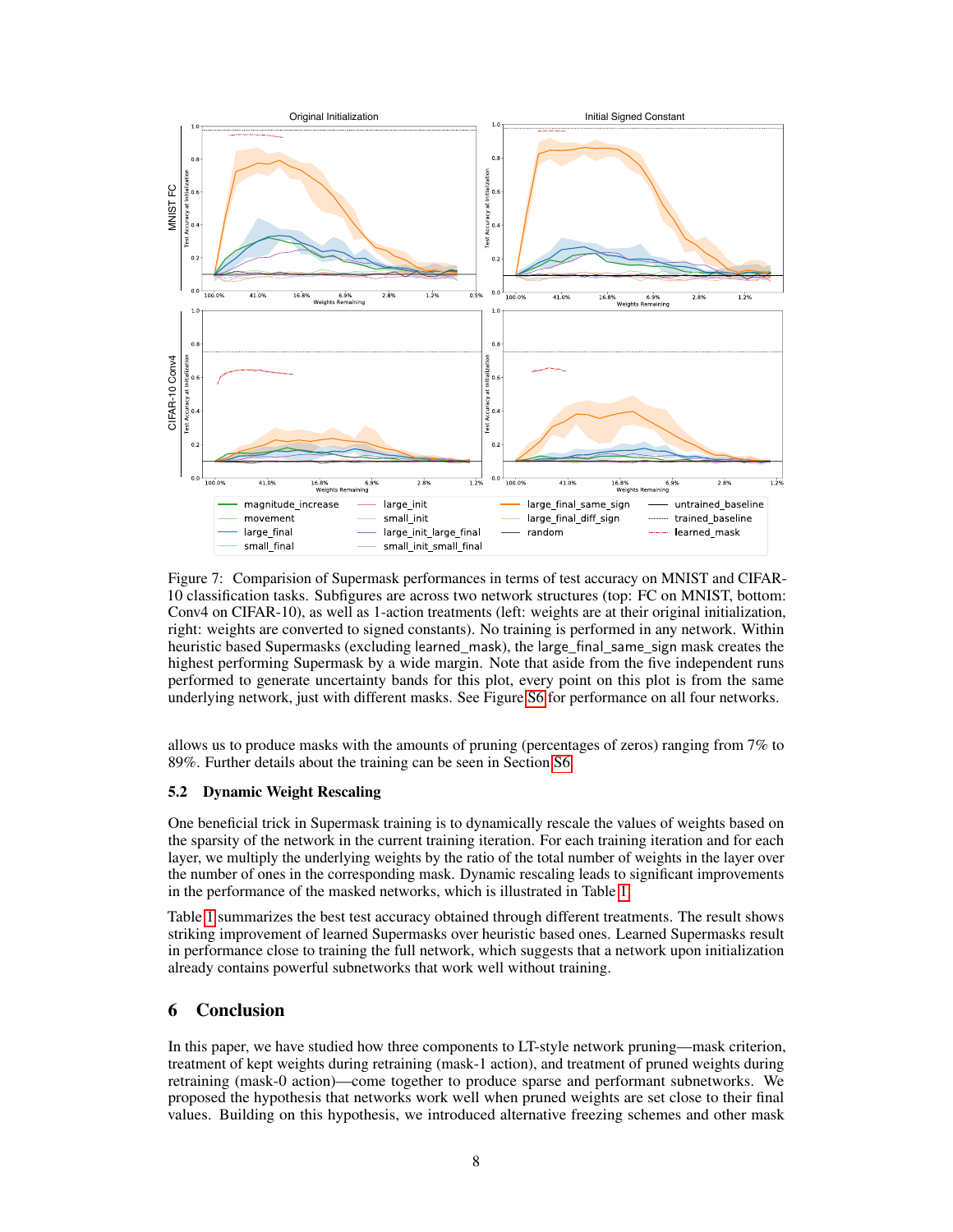<span id="page-8-0"></span>Table 1: Test accuracy of the best Supermasks with various initialization treatments. Values shown are the max over any prune percentage and averaged over four or more runs. The first two columns show untrained networks with heuristic-based masks, where "init" stands for the initial, untrained weights, and "S.C." is the signed constant approach, which replaces each random initial weight with its sign as described in Section [3.](#page-3-0) The next two columns show results for untrained weights overlaid with learned masks; and the two after add the Dynamic Weight Rescaling (DWR) approach. The final column shows the performance of networks with weights trained directly using gradient descent. Bold numbers show the performance of the best Supermask variation.

| <b>Network</b>                                | mask<br>$(\bm{\cdot})$<br>init | mask<br>$(\bm{\cdot})$<br>S.C. | learned<br>mask<br>$(\bm{\cdot})$<br>init | learned<br>mask<br>$(\bm{\cdot})$<br>S.C. | <b>DWR</b><br>learned<br>mask<br>$(\bm{\cdot})$<br>init | <b>DWR</b><br>learned<br>mask<br>$(\boldsymbol{\cdot})$<br>S.C. | trained<br>weights   |
|-----------------------------------------------|--------------------------------|--------------------------------|-------------------------------------------|-------------------------------------------|---------------------------------------------------------|-----------------------------------------------------------------|----------------------|
| <b>MNIST FC</b><br>CIFAR Conv2<br>CIFAR Conv4 | 79.3<br>22.3<br>23.            | 86.3<br>37.4<br>39.7           | 95.3<br>64.4<br>65.4                      | 96.4<br>66.3<br>66.2                      | 97.8<br>65.0<br>71.7                                    | 98.0<br>66.0<br>72.5                                            | 97.7<br>69.2<br>75.4 |
| CIFAR Conv6                                   | 24.0                           | 41.0                           | 65.3                                      | 65.4                                      | 76.3                                                    | 76.5                                                            | 78.3                 |

criteria that meet or exceed current approaches by respecting this basic rule. We also showed that the only element of the original initialization that is crucial to the performance of LT networks is the sign, not the relative magnitude of the weights. Finally, we demonstrated that the masking procedure can be thought of as a training operation, and consequently we uncovered the existence of Supermasks, which can produce partially working networks without training.

#### Acknowledgments

The authors would like to acknowledge Jonathan Frankle, Joel Lehman, Zoubin Ghahramani, Sam Greydanus, Kevin Guo, and members of the Deep Collective research group at Uber AI for combinations of helpful discussion, ideas, feedback on experiments, and comments on early drafts of this work.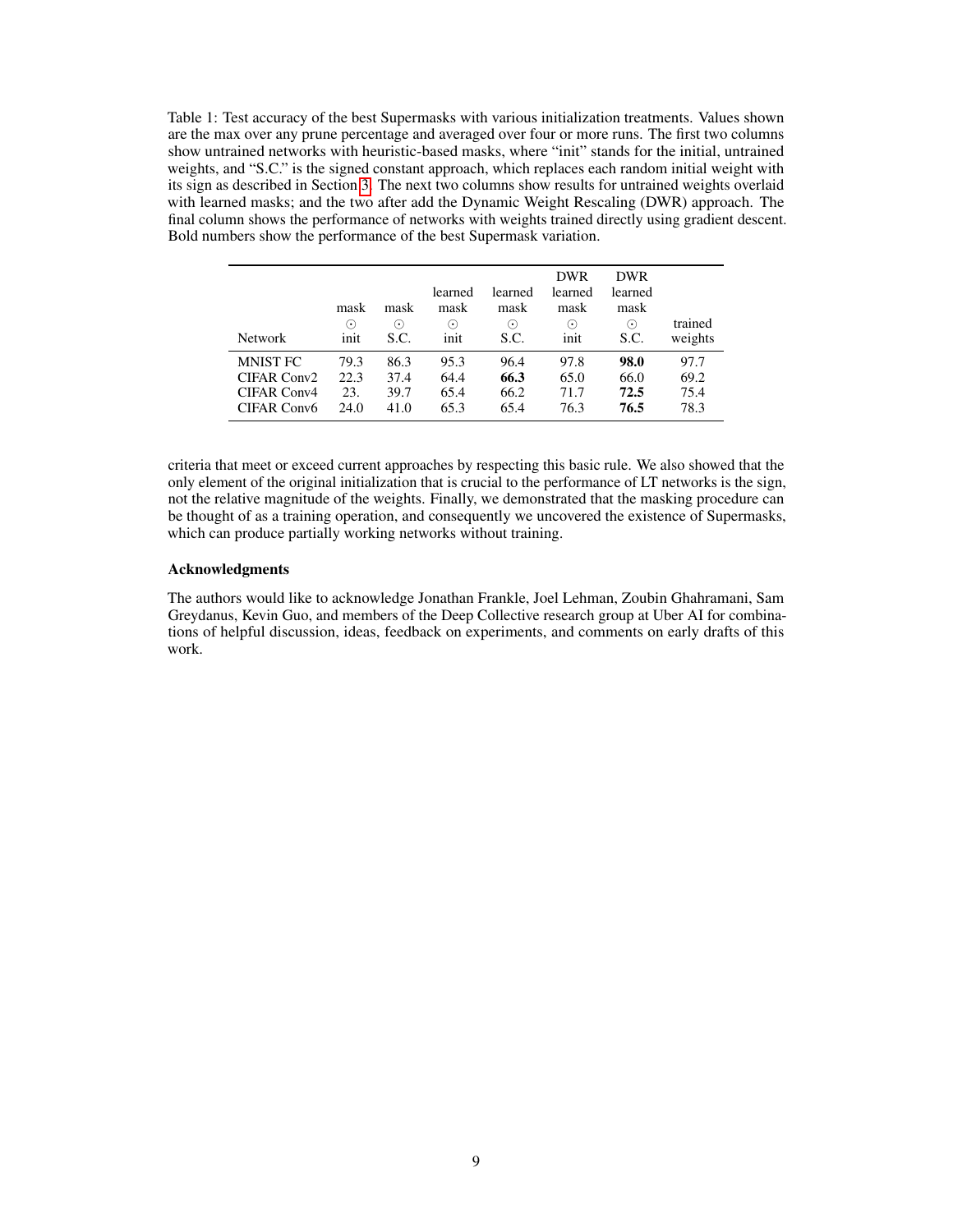## **References**

- <span id="page-9-13"></span>[1] Matthieu Courbariaux, Yoshua Bengio, and Jean-Pierre David. Binaryconnect: Training deep neural networks with binary weights during propagations. In C. Cortes, N. D. Lawrence, D. D. Lee, M. Sugiyama, and R. Garnett, editors, *Advances in Neural Information Processing Systems 28*, pages 3123–3131. Curran Associates, Inc., 2015.
- <span id="page-9-14"></span>[2] Matthieu Courbariaux, Itay Hubara, Daniel Soudry, Ran El-Yaniv, and Yoshua Bengio. Binarized neural networks: Training deep neural networks with weights and activations constrained to+ 1 or-1. *arXiv preprint arXiv:1602.02830*, 2016.
- <span id="page-9-0"></span>[3] Yann Dauphin and Yoshua Bengio. Big neural networks waste capacity. *CoRR*, abs/1301.3583, 2013.
- <span id="page-9-1"></span>[4] Misha Denil, Babak Shakibi, Laurent Dinh, Nando de Freitas, et al. Predicting parameters in deep learning. In *Advances in Neural Information Processing Systems*, pages 2148–2156, 2013.
- <span id="page-9-7"></span>[5] Jonathan Frankle and Michael Carbin. The lottery ticket hypothesis: Finding sparse, trainable neural networks. In *International Conference on Learning Representations (ICLR)*, volume abs/1803.03635, 2019.
- <span id="page-9-12"></span>[6] Jonathan Frankle, Gintare Karolina Dziugaite, Daniel M. Roy, and Michael Carbin. The lottery ticket hypothesis at scale. *CoRR*, abs/1903.01611, 2019.
- [7] Xavier Glorot and Yoshua Bengio. Understanding the difficulty of training deep feedforward neural networks. In *International Conference on Artificial Intelligence and Statistics*, pages 249–256, 2010.
- <span id="page-9-2"></span>[8] Song Han, Huizi Mao, and William J. Dally. Deep compression: Compressing deep neural network with pruning, trained quantization and huffman coding. *CoRR*, abs/1510.00149, 2015.
- <span id="page-9-8"></span>[9] Song Han, Jeff Pool, John Tran, and William Dally. Learning both weights and connections for efficient neural network. In C. Cortes, N. D. Lawrence, D. D. Lee, M. Sugiyama, and R. Garnett, editors, *Advances in Neural Information Processing Systems 28*, pages 1135–1143. Curran Associates, Inc., 2015.
- <span id="page-9-4"></span>[10] Babak Hassibi and David G. Stork. Second order derivatives for network pruning: Optimal brain surgeon. In S. J. Hanson, J. D. Cowan, and C. L. Giles, editors, *Advances in Neural Information Processing Systems 5*, pages 164–171. Morgan-Kaufmann, 1993.
- <span id="page-9-11"></span>[11] Alex Krizhevsky and Geoffrey Hinton. Learning multiple layers of features from tiny images. Technical report, Citeseer, 2009.
- <span id="page-9-10"></span>[12] Yann LeCun, Léon Bottou, Yoshua Bengio, and Patrick Haffner. Gradient-based learning applied to document recognition. *Proceedings of the IEEE*, 86(11):2278–2324, 1998.
- <span id="page-9-5"></span>[13] Yann LeCun, John S. Denker, and Sara A. Solla. Optimal brain damage. In D. S. Touretzky, editor, *Advances in Neural Information Processing Systems 2*, pages 598–605. Morgan-Kaufmann, 1990.
- <span id="page-9-3"></span>[14] Chunyuan Li, Heerad Farkhoor, Rosanne Liu, and Jason Yosinski. Measuring the Intrinsic Dimension of Objective Landscapes. In *International Conference on Learning Representations*, April 2018.
- <span id="page-9-9"></span>[15] Hao Li, Asim Kadav, Igor Durdanovic, Hanan Samet, and Hans Peter Graf. Pruning filters for efficient convnets. *arXiv preprint arXiv:1608.08710*, 2016.
- <span id="page-9-6"></span>[16] Hao Li, Asim Kadav, Igor Durdanovic, Hanan Samet, and Hans Peter Graf. Pruning filters for efficient convnets. In *International Conference on Learning Representations (ICLR)*, volume abs/1608.08710, 2017.
- [17] C. Louizos, K. Ullrich, and M. Welling. Bayesian Compression for Deep Learning. *ArXiv e-prints*, May 2017.